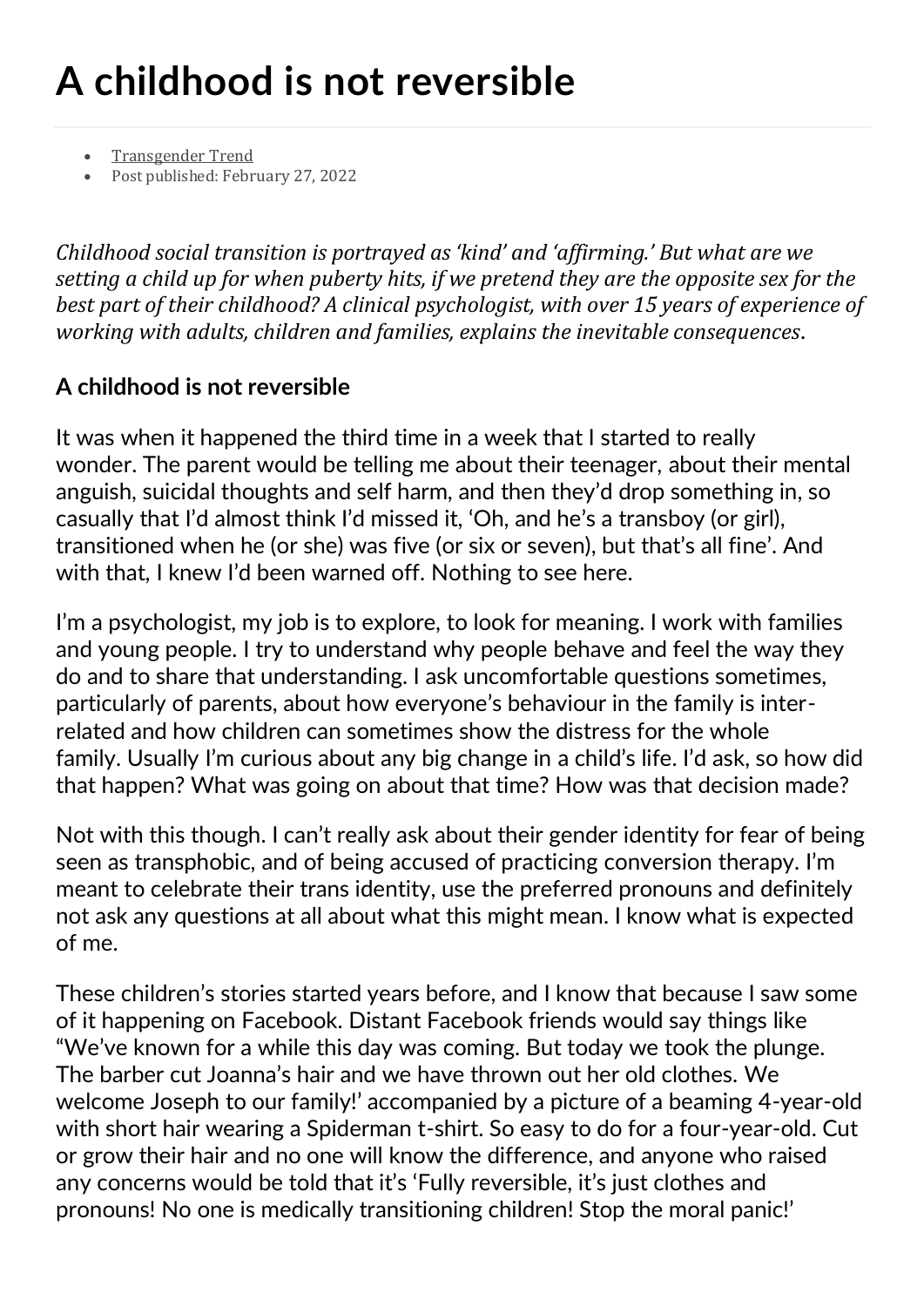So now Joanna is Joseph, and they live their childhood. Everyone is told to call them 'he' and they shop in the boy's section of the supermarket clothes aisle. They play football and their mother posts muddy pictures captioned 'Boy through and through!' to be met with a stream of comments about what a great parent they are and how lucky Joseph is and how much of a boy he is. If Joseph likes dolls or hangs out with the girls or even likes to wear dresses that's just him breaking gender stereotypes or showing his sensitive side. Joseph spends his childhood being affirmed as a boy every hour of his life. Anyone who has any qualms keeps quiet, because they know that they will be blocked and cast out immediately.

Except that Joseph is a boy with a secret. Before transition, Joanna was a girl who sometimes wanted to be a boy, and this was out in the open, everyone could talk about it. Now Joseph is treated as a boy, but there's something different about him and lots of people don't know this. He knows it, his parents know it, but people aren't allowed to mention it or ask him how he feels about it. If they do, they're transphobic.

Joseph has a choice and neither of his options are good. Either he pretends there's nothing different even though he can see there is in the boys' toilet every day, or he gets increasingly distressed about the fact that everyone is telling him he is a boy, he lives in the world as a boy – but he doesn't actually have the body of a boy. Usually this is too much for him to deal with and so he blocks it out. He disconnects from his body.

Joseph is in a really difficult position. The different facts in his life don't add up. The adults in his life are telling him that he is a boy, but he can see that he doesn't have the body of other boys. He will often completely refuse to talk about this. This is interpreted as a sign of his gender dysphoria – he won't even look at or acknowledge his genitals. His parents will say that they can't mention it, as he'll get so upset.

Sometimes his parents will tell him stories about how when he grows up he will be able to have surgery and acquire a penis, and because he is a child he believes them utterly, and dreams of the day that he will no longer have to deal with the dissonance between what his family and friends tell him that he is, and the body he knows he has. The dissonance that was set up by his social transition.

Social transition is a strategy with an expiry date. It's a short-term strategy with long term consequences. It works so easily for young children – pre-puberty it truly is impossible to tell for many whether they are male or female. The young child who is transitioned is treated by everyone as the opposite sex, and because they are small, they believe that this is how things are. Everyone is happy and the social transition provides short term relief all round. Child is happy, parents are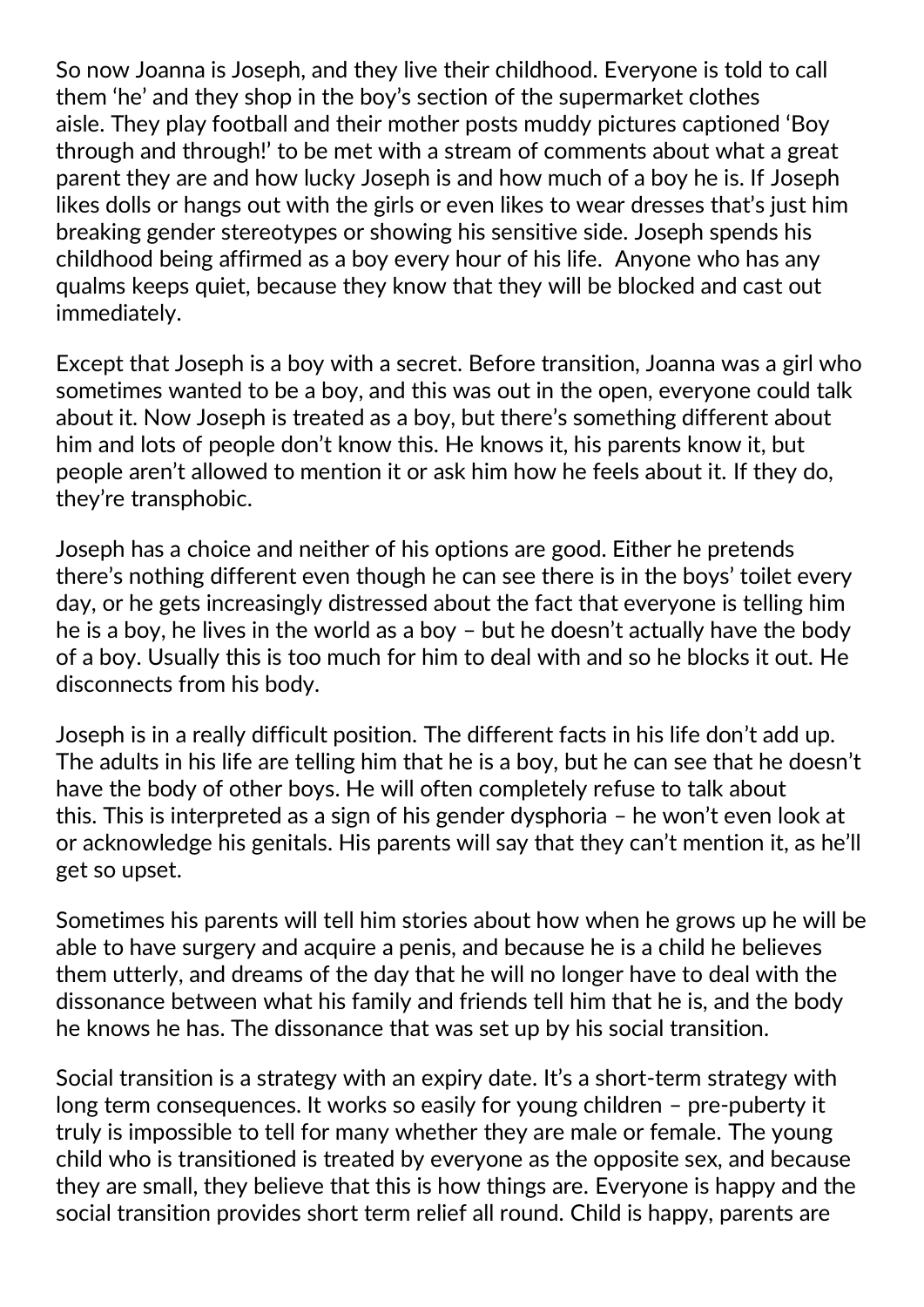happy, we all celebrate. But in the long term, it creates a problem which is not reversible. Puberty is going to arrive, and the child who has been socially transitioned is put in an impossible situation. They've been told all their life they ARE a boy (and that anyone who says they aren't is transphobic), but their body knows otherwise.

A childhood is not reversible. What we grow up being told in our childhood matters for our whole lives. It forms part of how we understand ourselves and our place in the world. A child who grows up being told they are a boy whilst knowing they are a girl will only have that experience. They can't go back and do it again.

Joseph grows up and for several happy years there are no apparent problems. His parents get heavily involved in the trans community and feel very connected and affirmed in their decision. Joseph loves his short hair and football boots. He's 'one of the gang'. Then he gets to age 10, and his breasts start to grow.

He's spent the last six years being told he is a boy. There has been no preparation at all in his childhood for the fact of his biological femaleness. No identifying with female role models, no conversations about what puberty means for girls. That has been something to be denied and ignored, or not talked about at all. And now his breasts start to grow.

This is a tender and vulnerable time for all young girls, but for those who have been told they are boys it can be devastating. Social transition has worked for Joseph due to the fact that pre-pubescent boys are very similar to pre-pubescent girls, but now things are going to change. Joseph's distress becomes intense. They hate their bodies, they hate themselves, they can't bear the idea of periods and curves. They start to talk about self-harm, of cutting themselves, because they just can't bear how strong their feelings are.

Of course they can't. They were set up for this, right from that day when they were proudly taken to the barber to have a 'boy's cut'. Social transition works so well in the short term, but in the long term there is no way it won't cause worse distress. Because a childhood isn't reversible, and this child has spent theirs being told they are of the opposite sex. The time they could have had getting used to their biological reality, they have spent hiding it. They could have been learning that they can express themselves in any way that they want, whether they are female or male – but instead they have been learning to deny the biological reality of their body.

Now of course, the distress Joseph feels is seen as gender dysphoria rearing its head again. 'We were right' the parents say to each other, 'Look at how distressed he is about puberty, imagine if we'd been dealing with this for the last six years'. Now is when the suicidal thoughts start, because the child is faced with an unbelievable reality – they cannot simply go on being treated as a boy, when they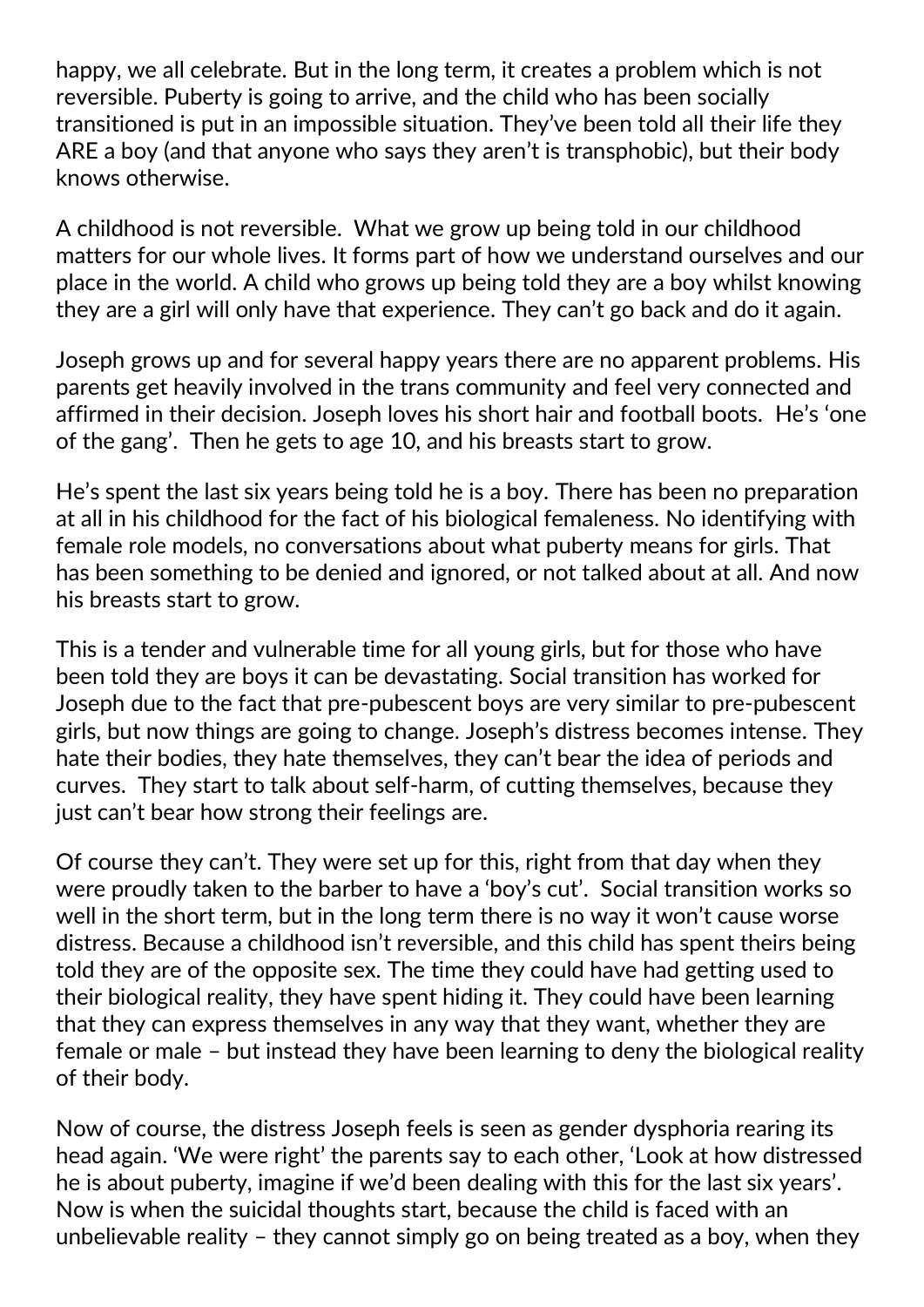have the body of a girl. Their parents can no longer make everything alright. Of course they are upset. Of course they feel intense distress. Of course they are desperate for puberty blockers. They want to go back to how things were. They have been sold a lie and so has everyone around them.

What's the alternative? Parents tell me their child was adamant, there was just no other choice. They had to transition them, otherwise….what?

Transitioning is an adult solution, and it's an explanation our generation has found for children who defy stereotypes. The child behaves in a certain way and adults say 'trans' and act accordingly. Adults feel relieved because they feel they've found the solution – and they are scared of what might happen to their child as they grow older, because they've been told that the consequences of not transitioning a child are disaster. Usually suicide.

There really is little evidence for this.

There is, to my knowledge, no research which looks at outcomes for children who are supported to express themselves however they want, but whilst still being referred to by their biological sex. We had several children like this in my primary school. One of them played football, hung out with the boys and even wore a boy's swimming costume for school swimming. I was confused. I went home that day and told my mother that Emma can be a boy's name too.

Later I discovered that Emma was in fact a girl who looked like a boy, deliberately. She and I become good friends. She was supported to express herself however she wanted, but no one transitioned her. She navigated puberty much like the rest of us. She's a mother now, and works as a tree surgeon.

I think of Emma when I see these distressed teenagers, and I wonder what our generation has forgotten that our parents knew. For they held onto reality for us, when we were too young to know the difference.

So I tell parents to take their children's gender distress seriously, but also lightly. Take their desires to cut their hair, to wear Spiderman t-shirts and to play football seriously, but hold for them your knowledge that this doesn't make them a boy. They don't know that. Young children think that the external stuff IS what makes a girl or boy. They don't know any different.

We do. We need to hold that space for them. The space where they can do anything they want, be anything they want – but not change their sex or fly to Mars, because neither of those is actually possible. We can imagine it, fantasise about it, but we need to hold that space for them. Because they don't know.